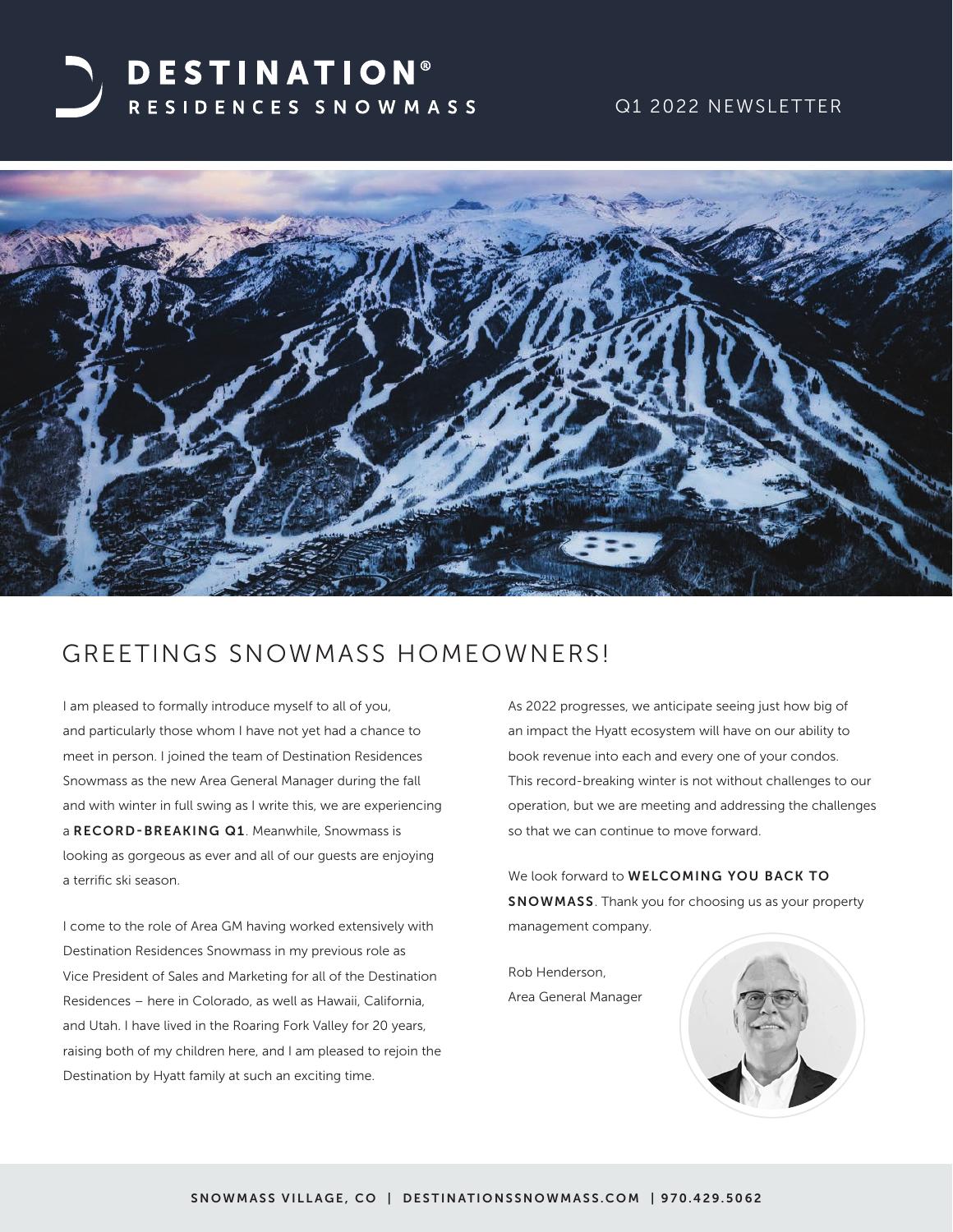

## WINTER UPDATES

After receiving your December owner statements, many of you reached out in gratitude (and a bit of disbelief) at the current rates and occupancy levels we are seeing. To be sure, this winter is record-breaking in more ways than one. Demand, being driven both naturally as a result of the pandemic, as well as by Hyatt and their incredible distribution network, is at an all-time high and we are taking advantage of it at every turn. A rising tide floats all boats. But with the demand, and these current rates, comes a guest with very high expectations. Our operational teams are working as hard, as fast, and as much as they can to meet those guest expectations – no easy task given that we, like the rest of the hospitality world, are understaffed to a degree never seen before. We continue to actively recruit for all positions, and seek to empower those who are already on our team to rise above and take advantage of the opportunity of challenging times.

Summer bookings are coming in strong and we are already seeing demand for next winter. There are no signs of demand letting up, despite the mid-winter pandemic surge. So what can we do? We can continue to position ourselves as the best choice for our guests, we continue to push rates and occupancy to see the highest returns for you, our owners, and we continue to support our colleagues who come to work each day anticipating both challenge and reward.

We will remain vigilant in our operations, strategic with our revenue management, and personally hopeful that things continue to improve across the country and globe.

Should you decide to return to Snowmass this winter or spring, we would love to welcome you home.

— The Destination Residences Snowmass Executive Team

## WORLD OF HYATT RESIDENTIAL OWNER PROGRAM

## WORLD  $0 F$ **HYATT**

Have you signed up for World of Hyatt yet? As an owner with Destination Residences Snowmass, you are entitled to Globalist status, the top tier within the World of Hyatt program, as well as owner discounted rates at Hyatt properties worldwide. These benefits are exceptional and require only that you enroll in World of Hyatt to take advantage of them.

Perks of the World of Hyatt loyalty program include room upgrades, Club lounge access, late check-out upon availability, bonus points that allow you to earn free nights faster, and more specifics across all Hyatt brands and partners. World of Hyatt is one of the most comprehensive and powerful loyalty programs in hospitality and we are thrilled to be a part of it.

Learn more and enroll at WORLD.HYATT.COM. Once enrolled, please contact your owner relations manager to be elevated to Globalist status as an owner within our rental program.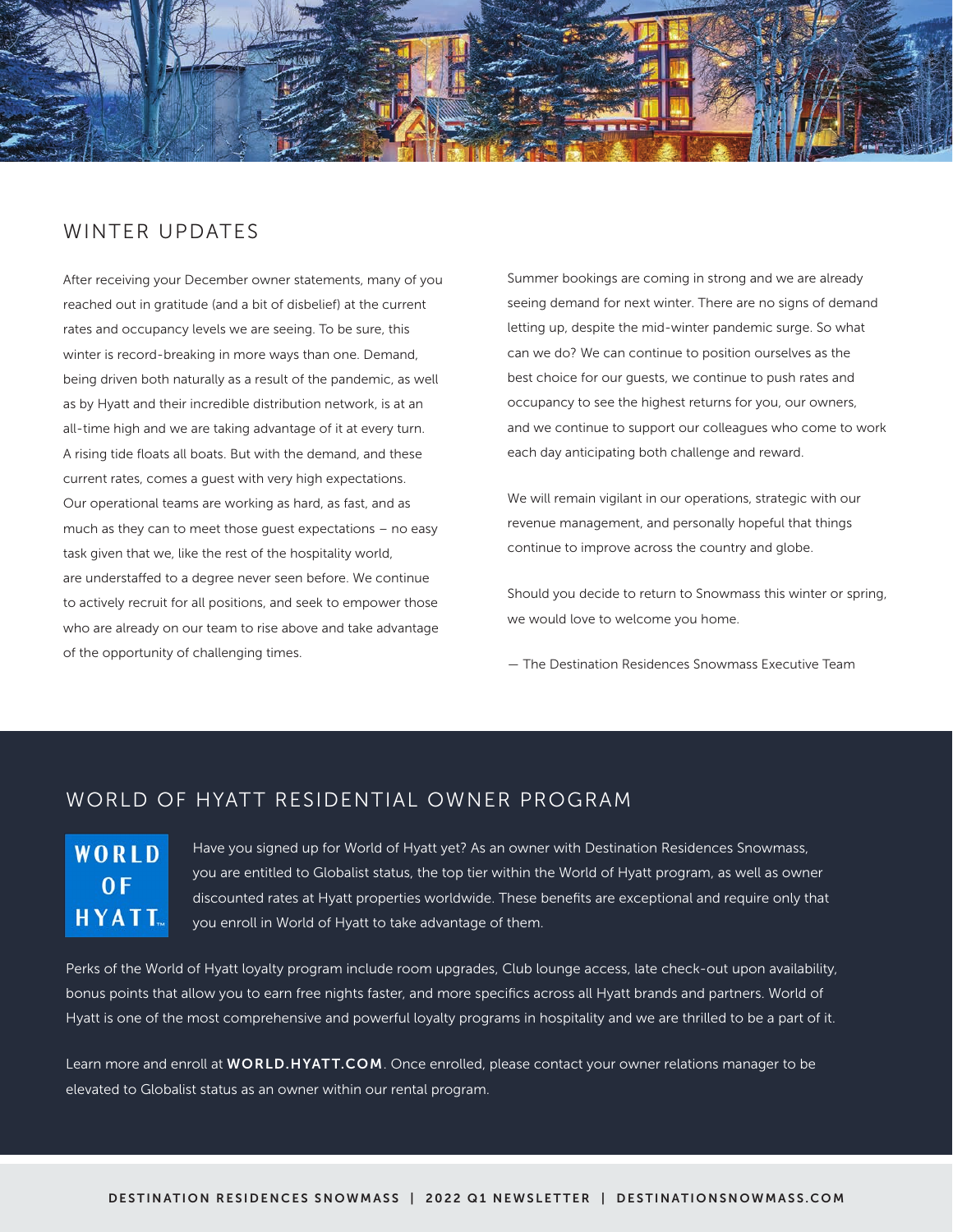## UPGRADE TO SEE MORE REVENUE

Sometimes, it is best to let the numbers speak for themselves. 2021 SUMMER RENTAL REVENUE GREW 42% over pre-pandemic 2019 summer rental revenue. WINTER 2021-22 is pacing UP 33% over pre-pandemic 2019-2020, which was in itself a record-breaking winter pace as of January. These numbers are hard to believe, but they illustrate that the demand for vacation rentals is

above anything we have ever seen.

Much of this revenue is being driven by new guests who are booking with us directly, thanks to the leverage of Hyatt. These guests are new to our business and they are new to Snowmass. The opportunity exists for us to create a foundation of loyal repeat guests who will drive our rental revenues for the next ten years.

It is essential that these guests, who are paying the highest rates we've ever seen, enjoy the experience of staying in your condo and that means it must be maintained at a very high standard. The condos in our rental pool that have been regularly upgraded are seeing the highest increases in revenue, both overall and per occupied night. If you are ready to make an upgrade, please reach out to your owner relations manager for assistance with logistics.



## SALES & MARKETING UPDATE

### **DESTINATION RY HYATT**

We have now entered the phase of our transition to Hyatt where we are fully reaping the rewards of being part of their family of brands, and specifically being a part of their global distribution network. In addition to the efforts of our property-based sales & marketing team, Hyatt has put their global team to work promoting the entire Colorado Residential collection, and we are seeing tangible results from their efforts.

Additionally, the Aspen/Pitkin County Airport (ASE) is seeing a RECORD NUMBER OF FLIGHTS, almost all of which arrive at full capacity. Our marketing efforts largely target our direct flight markets and we are able to track the response the efforts generate. This winter, as we set new records for revenue, we have seen business from these direct flight markets strengthen as well.

#### CYNTHIA ZESAGULI, RESERVATIONS MANAGER

Cynthia joined the Destination Residences Snowmass team this fall and brings a wealth of knowledge of both the role and the area from her previous position at the St. Regis Aspen. Originally from Harare, Zimbabwe, Cynthia came to the United States at age 14. After graduating summa cum laude from Johnson & Wales University with a degree in Hospitality Management, Cynthia began her career in Charleston before coming to Aspen where she worked her way up first at Hotel Jerome and then at the St. Regis. We are thrilled to have Cynthia leading our reservations team into the next phase of success.

Cynthia has a son, Ronan, and a dog, Star. She is a traveler at heart, and also loves to take walks with her dog, play tennis, read, swim, and cross-country ski. Please welcome Cynthia to the team the next time you speak with her on the phone, or see her on the trails!